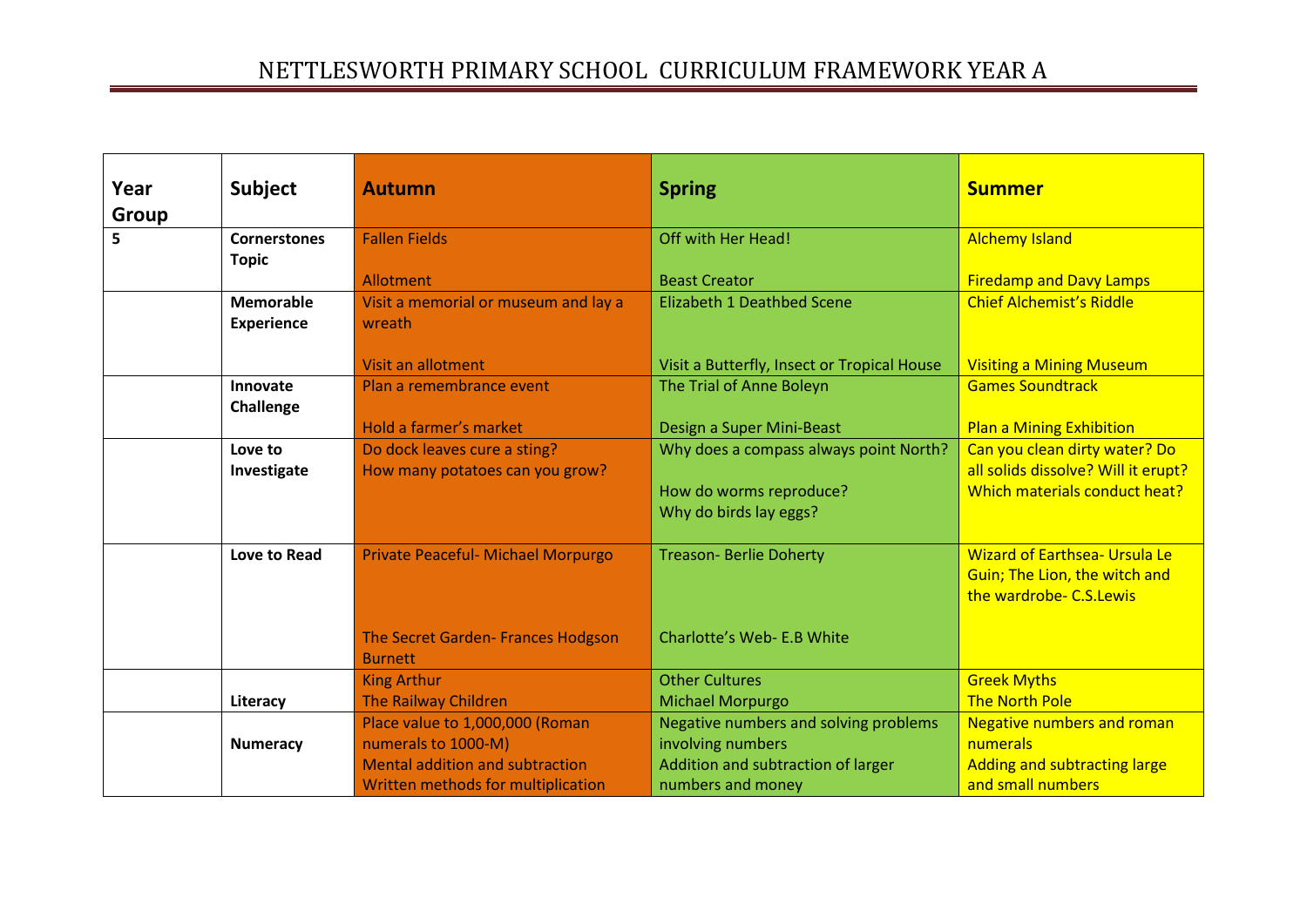|                       | Divide 4 digit numbers<br>Fractions and decimals: tenths and<br>hundredths, thousandths<br><b>Factors of numbers and prime numbers</b><br>Using multiplication and division facts<br>Angles<br>Length, area and perimeter<br>2D and 3D shapes tables and bar charts | Long multiplication, square numbers and<br>cube numbers<br>Addition, subtraction, multiplication and<br>division written methods<br>Adding and subtracting fractions<br><b>Calculating with fractions</b><br>Percentages<br><b>Reflections and translations</b><br>Mass/capacity<br>Line graphs/comparative graphs | Addition, subtraction,<br>multiplication and division with<br>money<br>Long multiplication and division<br>with remainders<br><b>Working with fractions and</b><br>decimals<br><b>Problems involving percentages</b><br><b>Diagonals and problems</b><br>involving angles<br>Perimeter, area and scale<br>drawing<br>Volume, time and money<br>Using tables and line graphs |
|-----------------------|---------------------------------------------------------------------------------------------------------------------------------------------------------------------------------------------------------------------------------------------------------------------|--------------------------------------------------------------------------------------------------------------------------------------------------------------------------------------------------------------------------------------------------------------------------------------------------------------------|-----------------------------------------------------------------------------------------------------------------------------------------------------------------------------------------------------------------------------------------------------------------------------------------------------------------------------------------------------------------------------|
|                       | <b>Animals inc humans</b>                                                                                                                                                                                                                                           | <b>Earth and Space</b>                                                                                                                                                                                                                                                                                             | <b>Properties of Materials</b>                                                                                                                                                                                                                                                                                                                                              |
| <b>Science</b>        | <b>Properties of Materials</b>                                                                                                                                                                                                                                      | <b>Living Things</b>                                                                                                                                                                                                                                                                                               | <b>Forces</b>                                                                                                                                                                                                                                                                                                                                                               |
| <b>Computing</b>      | <b>Research; Using Websites;</b><br>$\bullet$<br><b>Using Presentation Software</b><br>Using the Web; Word<br>processing                                                                                                                                            | Research; Data Handling;<br>$\bullet$<br>Presentation<br><b>Research and Presentation</b>                                                                                                                                                                                                                          | <b>Digital Photography;</b><br>$\bullet$<br>Debugging programs;<br><b>Gaming</b>                                                                                                                                                                                                                                                                                            |
| <b>History</b>        | The First World War                                                                                                                                                                                                                                                 | • The Tudors                                                                                                                                                                                                                                                                                                       | <b>Timelines; The Industrial</b><br>$\bullet$<br><b>Revolution; Mining</b><br><b>Disasters; Mining Strikes</b>                                                                                                                                                                                                                                                              |
| Geography             | <b>Locational Knowledge; Sketch</b><br>$\bullet$<br><b>Maps</b><br>Land Use; Food Origin;<br><b>Geographical Skills and</b><br>Fieldwork; Map Work; Climate                                                                                                         | <b>Historic Maps</b><br>$\bullet$<br>Local Fieldwork; Contrasting<br>Locations                                                                                                                                                                                                                                     | Map Reading; Using co-<br>$\bullet$<br>ordinates; Human and<br><b>Physical Features</b><br><b>Natural Resources;</b><br>$\bullet$<br><b>Sketch Maps; Energy</b>                                                                                                                                                                                                             |
| <b>Art and Design</b> | <b>Fabric and Textiles; 3D poppies</b><br>$\bullet$                                                                                                                                                                                                                 | <b>Portraits; Sketching Tudor</b><br>$\bullet$<br><b>Fashions; 3D Modelling</b>                                                                                                                                                                                                                                    | <b>Art Appreciation-Pitmen</b><br>$\bullet$<br><b>Painters; Sketching</b>                                                                                                                                                                                                                                                                                                   |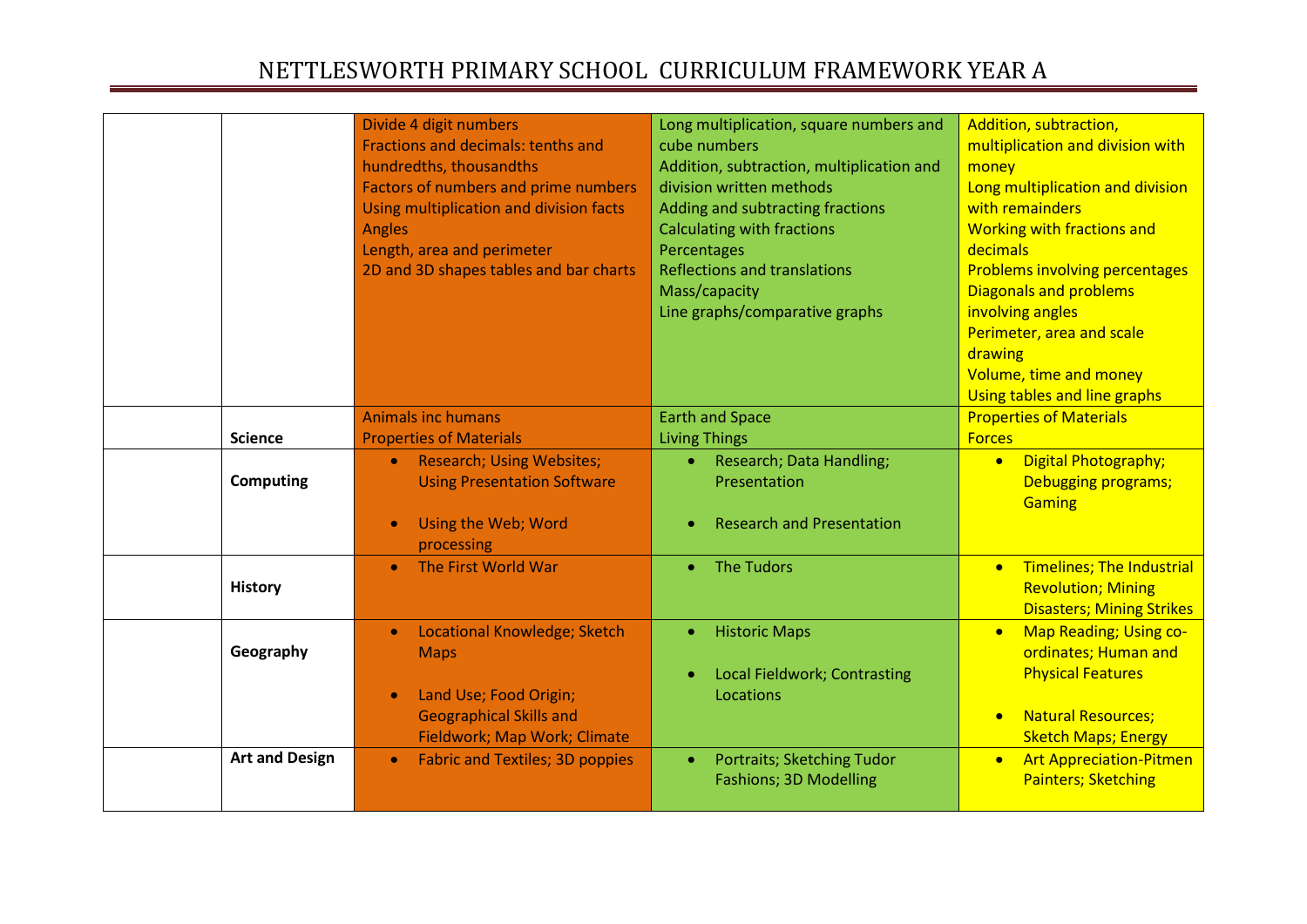|                                                  |           | <b>Botanical Drawing and Painting;</b><br><b>Wire Sculpture</b>                                                                                                                                                                                                                                                                                                                                                                                                             | <b>Drawing; Perspectives</b><br>۰                                                                                                                                                                                                                                                                                                                                                                                                                                             |                                                                                                                                                                                                                                                                                                                                                                                                          |
|--------------------------------------------------|-----------|-----------------------------------------------------------------------------------------------------------------------------------------------------------------------------------------------------------------------------------------------------------------------------------------------------------------------------------------------------------------------------------------------------------------------------------------------------------------------------|-------------------------------------------------------------------------------------------------------------------------------------------------------------------------------------------------------------------------------------------------------------------------------------------------------------------------------------------------------------------------------------------------------------------------------------------------------------------------------|----------------------------------------------------------------------------------------------------------------------------------------------------------------------------------------------------------------------------------------------------------------------------------------------------------------------------------------------------------------------------------------------------------|
|                                                  | <b>DT</b> | <b>Cooking and Nutrition; Making</b><br>$\bullet$<br><b>Planters; Making Structures for</b><br><b>Growing Plants</b>                                                                                                                                                                                                                                                                                                                                                        | <b>Model Making</b><br>$\bullet$                                                                                                                                                                                                                                                                                                                                                                                                                                              | <b>Electrical Circuits;</b><br>$\bullet$<br><b>Designing a Board Game</b>                                                                                                                                                                                                                                                                                                                                |
| Continued<br>opportunities<br>for<br>Competition | PE        | Dance<br><b>Invasion Games</b>                                                                                                                                                                                                                                                                                                                                                                                                                                              | <b>Gymnastics</b><br><b>Striking and Fielding Games</b>                                                                                                                                                                                                                                                                                                                                                                                                                       | <b>OAA</b><br><b>Games</b>                                                                                                                                                                                                                                                                                                                                                                               |
| Collective<br>Worship<br>Coverage                | <b>RE</b> | Buddhism-basic beliefs, history,<br>worship, impact of belief/faith on daily<br>lives, characteristics of a Buddha,<br>Buddha's life, meditation as worship,<br>observing strict rules of behaviour,<br>Dharma or Law of life, Buddha as one,<br>importance of Buddhist study, people<br>may choose to become ordained as<br>monks or nuns, taking refuge in three<br>treasures, Buddha's first teachings,<br>Wesak, moral codes.<br>Christianity-birth of Jesus, Christmas | Judaism-basic beliefs, history, worship,<br>impact of belief/faith on daily lives, God<br>as one creator, the importance of the<br>Torah, the synagogue as a place of<br>worship, how jews today follow scripture,<br>God as provider in life, Sefer Torah and<br>work of the scribe, beliefs and practise<br>associated with daily prayer, how jews<br>show commitment,, Ten<br>Commandments, significance of Moses,<br>belonging to faith community and care<br>for others. | Sikhism-basic beliefs, history,<br>worship, impact of belief/faith<br>on daily lives, one God, intro to<br>the 10 human Gurus, worship in<br>the Gurdwara, how Sikhs follow<br>and live by Sikh moral codes,<br>description of God in Mool<br>Mantar, Guru Granth Sahib,<br>Baisakhi, Divali, how Sikh values<br>will affect views on moral issues,<br>Khanda, 5 Ks, intro on views and<br>moral issues. |
|                                                  |           | celebrations, nature of God, bible as the<br>sacred book, significance of rituals, the<br>otherness of God, different types of<br>writing, , how buildings, symbolic<br>objects and actions are used to express<br>beliefs, following the commandment of<br>Jesus, intro to Trinity, intro to literal and<br>non literal interpretations of the bible,<br>intro to Eucharist, commitment and<br>belonging to faith community                                                | Hinduism-basic beliefs, history, worship,<br>impact of belief/faith on daily lives, belief<br>in one God, intro to sacred scriptures,<br>worship in the mandir, how belief and<br>respect for all living thing has impact on<br>behaviour and actions, intro to belief in<br>atman, stories from hindu scriptures,<br>Divali, Holi, how belief in karma has<br>impact on behaviour, belief in ahimsa,<br>visits to sacred sites, intro to values and                          | Islam-basic beliefs, history,<br>worship, impact of belief/faith<br>on daily lives, the nature of<br>Allah, beliefs about the Qur'an,<br>worship in the mosque, how<br>muslim children show<br>commitment to Islam through<br>mosque school, concept of shirk,<br><b>Muhammad as the final</b><br>prophet, celebrations, how                                                                             |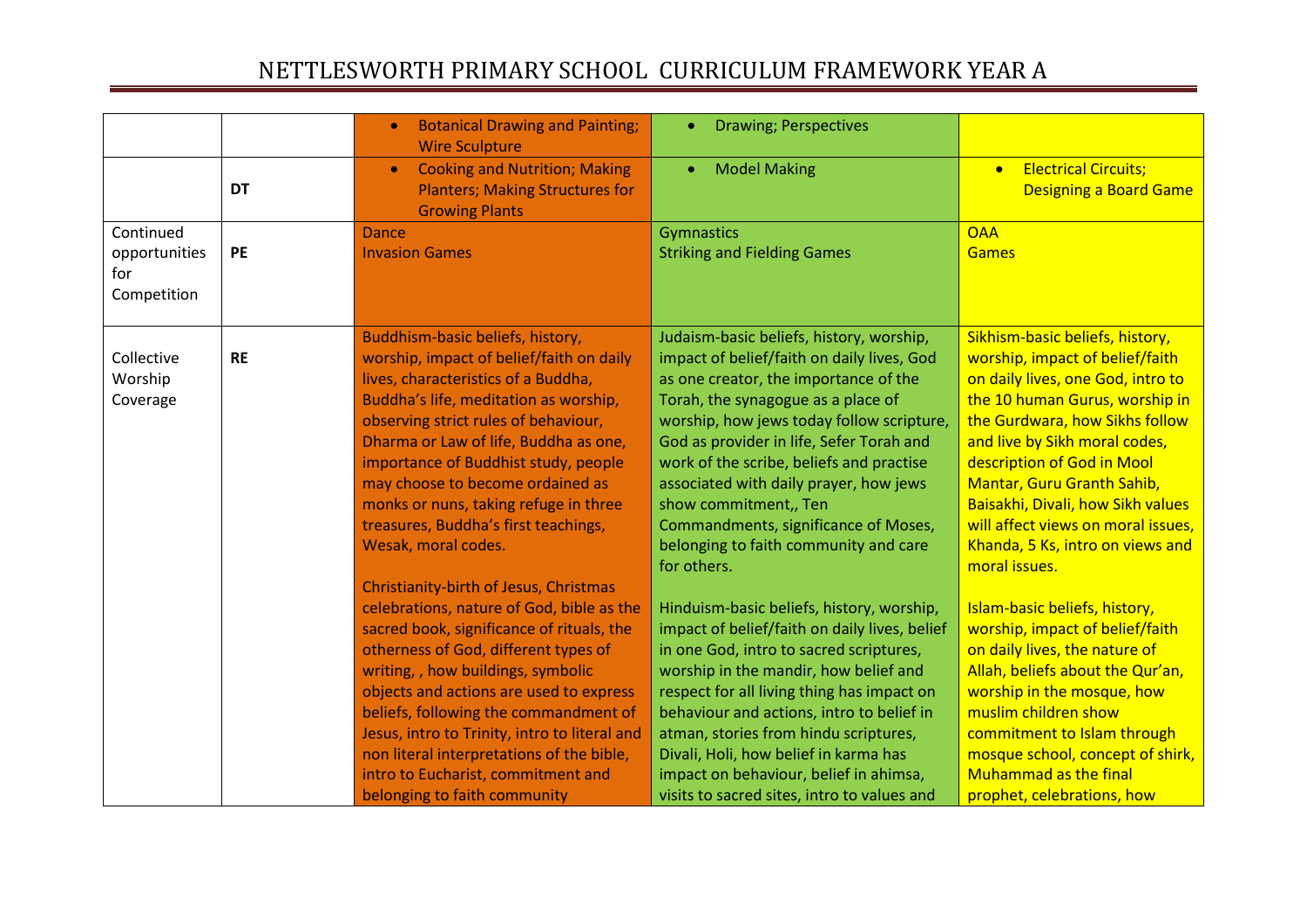| Why is Moses important to Jewish<br>What do Christians believe about God?<br>How are Jewish beliefs<br><b>Using LAR</b><br>linked to the<br>people?<br>expressed in the home?<br>Durham<br>Why do people use rituals<br>Why do Jewish people go to the<br>Why is the Last Supper so important to<br>Agreed<br>Christians?<br>Syllabus<br>synagogue?<br>today?<br>What are the themes of Christmas?<br>Music from different countries/traditions<br><b>Play and Perform</b><br><b>Music</b><br><b>History of Music</b><br>Person Study: Greig<br><b>Improvise and Compose</b><br>(World)<br>(Victorian 143-1907 Romantic)<br><b>PSHCE</b><br><b>Safety</b><br>Citizenship<br><b>Children's Rights and Responsibilities</b><br><b>Self Esteem and Awareness</b><br>Conflict<br><b>Drugs</b><br><b>UNCRC/SEAL</b><br><b>New Beginnings</b><br><b>Going for Goals</b><br><b>Changes</b><br>Articles 27, 15, 31<br>Articles 5, 12<br><b>Article 31</b><br><b>Getting on and Falling Out</b><br>Good to be Me<br>Articles 15, 31, 2, 14, 30, 29<br>Article 1, 2<br>Say no to Bullying Week<br>Relationships<br>Articles 7, 8, 9, 10, 12, 16<br>Date/Weather<br><b>Modern Foreign</b><br>The High Street<br><b>Keeping Fit</b> |                  |                 | moral issues.          | muslims live and follow moral<br>codes, beliefs expressed in<br>Shahadah, the role of imam,<br>intro to 5 pillars. |
|-------------------------------------------------------------------------------------------------------------------------------------------------------------------------------------------------------------------------------------------------------------------------------------------------------------------------------------------------------------------------------------------------------------------------------------------------------------------------------------------------------------------------------------------------------------------------------------------------------------------------------------------------------------------------------------------------------------------------------------------------------------------------------------------------------------------------------------------------------------------------------------------------------------------------------------------------------------------------------------------------------------------------------------------------------------------------------------------------------------------------------------------------------------------------------------------------------------------------|------------------|-----------------|------------------------|--------------------------------------------------------------------------------------------------------------------|
|                                                                                                                                                                                                                                                                                                                                                                                                                                                                                                                                                                                                                                                                                                                                                                                                                                                                                                                                                                                                                                                                                                                                                                                                                         |                  |                 |                        |                                                                                                                    |
|                                                                                                                                                                                                                                                                                                                                                                                                                                                                                                                                                                                                                                                                                                                                                                                                                                                                                                                                                                                                                                                                                                                                                                                                                         |                  |                 |                        |                                                                                                                    |
|                                                                                                                                                                                                                                                                                                                                                                                                                                                                                                                                                                                                                                                                                                                                                                                                                                                                                                                                                                                                                                                                                                                                                                                                                         |                  |                 |                        |                                                                                                                    |
|                                                                                                                                                                                                                                                                                                                                                                                                                                                                                                                                                                                                                                                                                                                                                                                                                                                                                                                                                                                                                                                                                                                                                                                                                         |                  |                 |                        |                                                                                                                    |
|                                                                                                                                                                                                                                                                                                                                                                                                                                                                                                                                                                                                                                                                                                                                                                                                                                                                                                                                                                                                                                                                                                                                                                                                                         |                  |                 |                        |                                                                                                                    |
|                                                                                                                                                                                                                                                                                                                                                                                                                                                                                                                                                                                                                                                                                                                                                                                                                                                                                                                                                                                                                                                                                                                                                                                                                         | <b>Languages</b> | Le Petit Thomas | <b>Keeping Healthy</b> | Similarities/Differences                                                                                           |